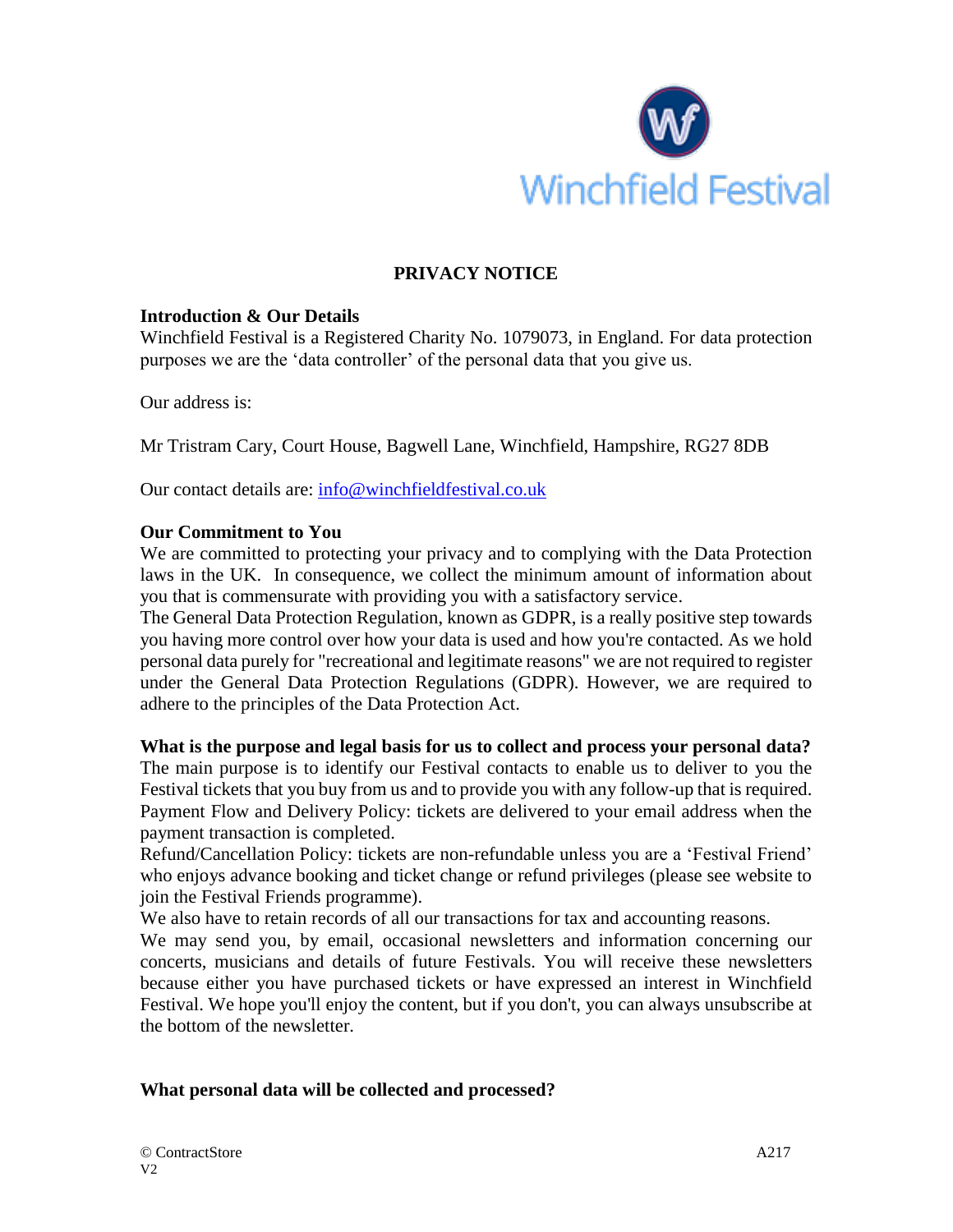Depending on the type of transaction you enter into, this may include your name, telephone number, and email address, together with data about your use of the website. This will be retained and used (processed) for the purposes referred to above.

### **Who will receive your personal data?**

We will receive your personal data by email from our website or because you have asked to be added to the Festival mailing list. We do not store your personal data on our website.

Data concerning your credit/debit card payments is processed by TicketTailor on a secure website linked to ours and they have their own privacy policy that you should read.

## *Our website is located on a server in the UK, and all server and website backups are kept within the UK.*

We do not give anyone else access to personal data unless we are required to by law or the access is for our own Festival Committee Members or those performing their services for our website, all of whom are subject to confidentiality obligations. If we wish to process your personal data for purposes other than those specified in this notice, we will notify you with relevant information and, if necessary, seek your consent.

### **How long will we keep your personal data?**

We need to keep details of those who buy Festival tickets or become Friends of Winchfield Festival and Gift Aid their membership donation for at least 6 full tax years from their last transaction under the UK tax laws. After that, until you ask us in writing to delete your personal data, we will keep it to enable us to contact you as mentioned earlier in this notice.

# **What are your rights?**

You have the right to:

- ask us in writing for details of the personal data that we hold on you
- require us to rectify any errors
- have your personal data deleted if there is no reason for its continued storage and processing
- lodge a complaint about the data controller with the ICO (Information Commissioner's Office).

Further details about your rights under data protection legislation can be found on the ICO's website at https://ico.org.uk/.

#### **Cookies**

Your internet browser has the in-built facility for storing small files - "cookies" - that hold information which allows a website to recognise your account. Our website takes advantage of this facility to enhance your experience. You have the ability to prevent your computer from accepting cookies but, if you do, certain functionality on the website may be impaired.

# **Changes to this Privacy Notice**

© ContractStore A217